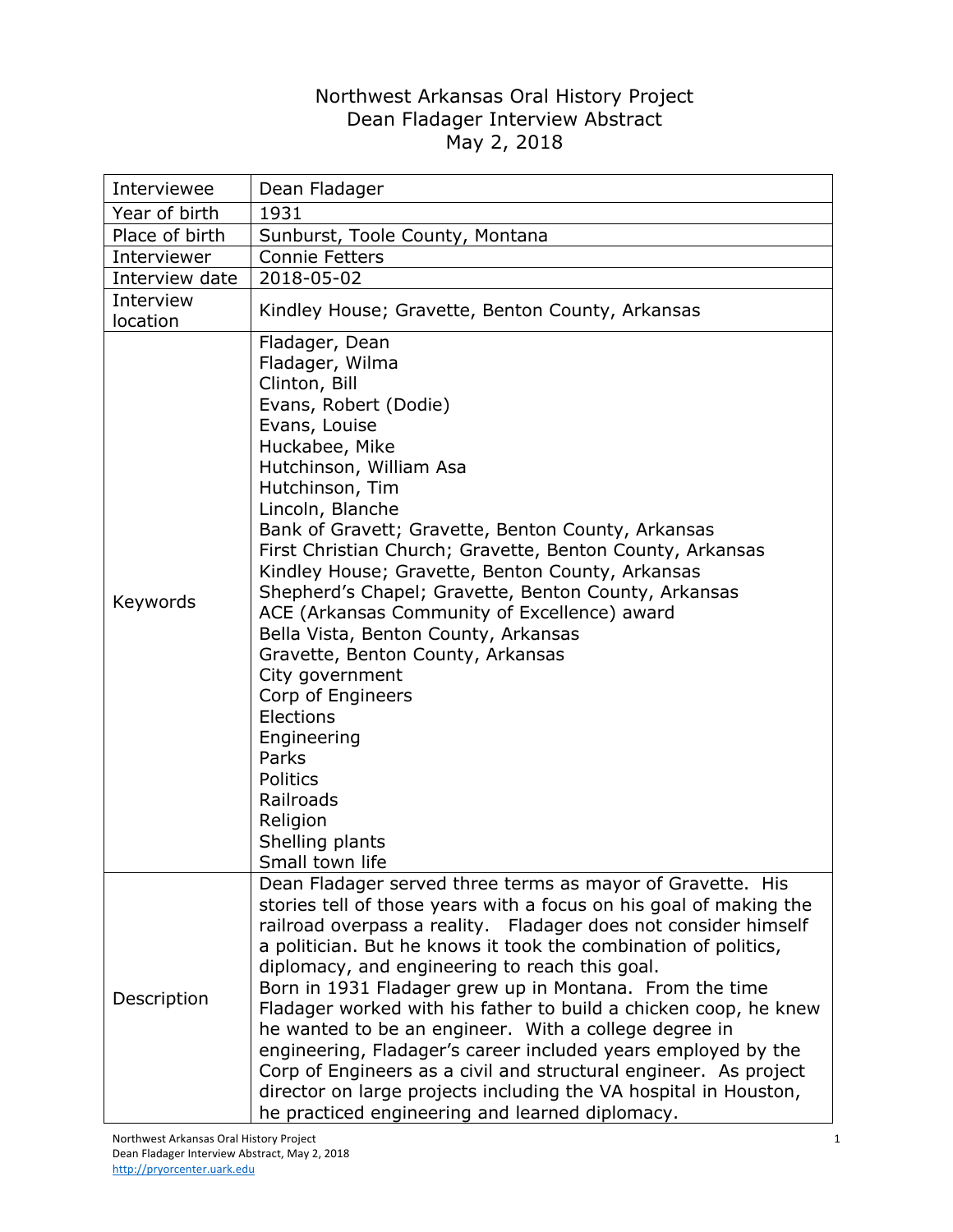|            | In 1990 Fladager and his wife, Wilma, moved to Gravette.             |
|------------|----------------------------------------------------------------------|
|            | Appointed Mayor in 1993, Fladager knew of the need for an            |
|            | overpass. It became his reason for serving. After not running        |
|            | for re-election, he would run four years later and be re-elected     |
|            | twice. Fladager credits these experiences with providing             |
|            | valuable lessons in politics.                                        |
|            | By the 1990's the railroad running through Gravette, once a          |
|            | reason for the City's founding, had become "the enemy." When         |
|            | a train rolled through, the east and west sides of Gravette were     |
|            | separated causing safety, commercial, and convenience                |
|            | concerns. By 2001-2002 removing the grade crossing and               |
|            | replacing it with an overpass was a priority for Fladager. The       |
|            | Arkansas State Highway Department agreed on the need but had         |
|            | no funds to allocate to the project. Fladager had other ideas.       |
|            | He set out to get community backing and funding to convince          |
|            | the Highway Department to construct the overpass. His efforts        |
|            | began when he sat by the railroad crossing in his Jeep covered       |
|            | with the banner 'Overpass Now, Make it Happen'. Petitions were       |
|            | signed by thousands; the First Christian Church had a bean           |
|            | supper, a metal scrap drive brought in \$17,000. Next came           |
|            | generous donations from the Bank of Gravett and Shepherd's           |
|            | Chapel. He identified a culvert product to minimize costs and        |
|            | got land donated from owners of the old shelling plant.              |
|            | Politicians (including President Clinton, Governor Huckabee, and     |
|            | Federal and State Representatives) were copied on all                |
|            | correspondence between Fladager and the State Highway                |
|            | Department-Fladager's engineering, diplomatic, and political         |
|            | skills in action. The State Highway Department took notice of        |
|            | these efforts. By 2004 the overpass was finished; the railroad no    |
|            | longer separated Gravette. In Flagader's words, 'Where before        |
|            | Gravette residents listened for the train, now it is just a detail.' |
|            | While getting the overpass was an accomplishment during              |
|            | Fladager's years as Gravette's Mayor, it was not his only one.       |
|            | He shares how the Kindley House was purchased by the City            |
|            | during his administration, giving credit to Dodie and Louise         |
|            | Evans and several other local residents. Centennial Park was         |
|            | improved thanks to his negotiations with the railroad. Winning       |
|            | the ACE (Arkansas Community of Excellence) award in 2004 was         |
|            | another proud accomplishment and example of community                |
|            | efforts.                                                             |
|            | After leaving office, Fladager moved to Arizona and then back to     |
|            | Bella Vista, Arkansas. Today he enjoys daily walks, a good book      |
|            | on history, or discovering more about the Fladager family            |
|            | genealogy. A man of faith, Fladager shares his beliefs               |
|            | throughout the interview. He discusses how they have always          |
|            | influenced his life and philosophy. He is proud of the successful    |
|            | lives his three children enjoy.                                      |
| Duration   | 92 minutes                                                           |
| Audio File | MP3                                                                  |
| Format     |                                                                      |